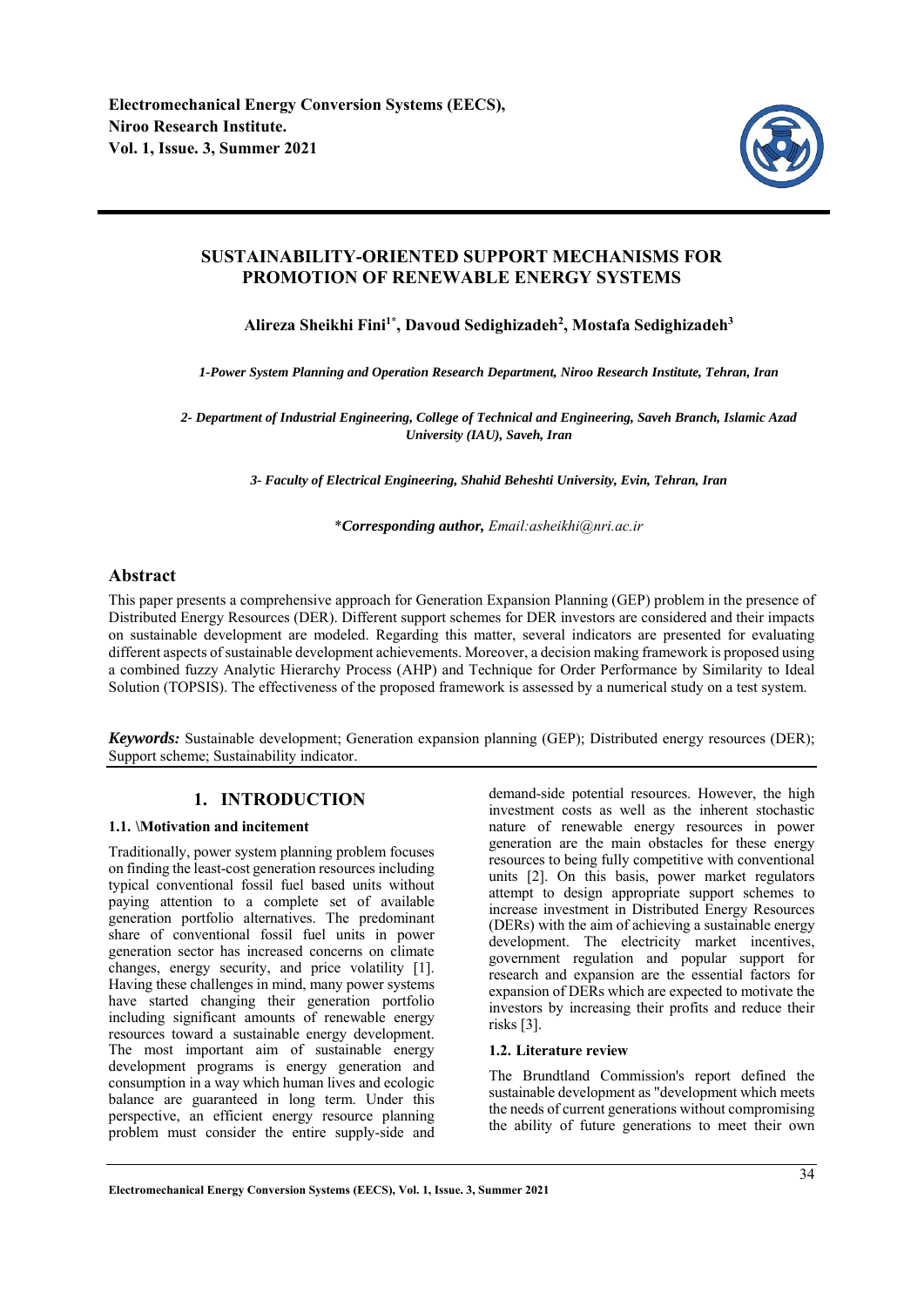needs" [4]. The sustainable development issue contains three main basics including environmental, economic and social aspects [5] efficient utilization of the system is evaluated by considering the whole aspects. There are several researches about sustainable development which are accomplished in all over the world. Reference [6] investigates the situation of energy generation and energy consumption in Indonesia. In addition, the situation of the country in utilization of renewable energy resources such as wind, PV and biomass is reviewed. Ref. [7] outlines a multicriteria analysis framework to assess a country's sustainable energy transition readiness level, drawing from four pillars—social, political/regulatory, economic and technological—comprising a consistent set of eight evaluation criteria. Ref. [8] generates an energy and environmental model using LEAP to forecast energy demand, supply, emissions for Chile by 2030 and create scenarios considering different policies motivated by current policy as well as national and international commitments from Chile. In [9], the power supply and demand have been studied, modelled, analyzed, and foresighted as one of the most important energy carriers. The Business as usual (BAU) scenario was compared based on continuing the status quo with seven other proposed possible scenarios up to the horizon 2050. Ref. [10] investigates several sustainable hybrid renewable systems for electricity production in Iran. In this regard, critical indicators that have the strongest impact on the environment and energy sustainability are presented in this study. After a comprehensive review of environmental issues, data was collected from the meteorological organization and a techno-economic assessment was performed using HOMER software. In [11], a brief energy profile and renewable energy potential in Algeria have been reviewed. The Algerian territory is characterized by abundant renewable energy resources such as solar, wind, hydro, biomass, and geothermal energy. Ref. [12] deals with site selection problems for wind hydrogen production and aims to propose a structural procedure for determining the suitable sites. The study area is Algeria. The methodology focuses on the combined use of geographic information systems (GIS) and multi-criteria decision making (MCDM), aiming to provide a decision tool for wind hydrogen production sites. Ref. [13] develops an integrated framework to evaluate land suitability for hydrogen production from solar energy site selection that combines multi-criteria decision making (MCDM) with geographical information systems (GIS); an application of the proposed framework for Algerian country. Ref. [14] develops an energy forecasting model with renewable energy technologies on which policy can be based, using the Korean energy policy as a case study. Deep learning-based models forecast fluctuating variation in electricity demand and generation, which are necessary in renewable energy system but not possible with conventional models. Ref. [15] proposes a novel

approach for distributed energy resource (DER) expansion planning from investors' viewpoint based on a combination of dynamic programming algorithm and game theory.

In most of the above works the role of policy intervention and the way of designing support schemes for achieving sustainable development are not considered.

## **1.3. Contributions and organization**

This paper aims to design various support schemes for distributed energy resources in the generation expansion planning problem towards a sustainable energy development and select the best one according to the sustainable development indicators considering different stakeholder's goals. For this purpose, three interdependent fundamentals of sustainable development including social, economic and environment objectives which are related to each other by effective government institutions have been accounted. It is worth noting that the current paper aims to propose a comprehensive framework considering versatile stakeholders and their own specific considerations. The stakeholders such as administrative entities, investors and consumers are taken into account to achieve a sustainable development, whereas the past studies took a look at the problem from just one point of view. Finally, to provide a guideline for the power market regulator, an appropriate Multi Attribute Decision Making (MADM) method has been selected for handling such optimization problem. The proposed approach combines fuzzy Analytic Hierarchy Process (AHP) and the Technique for Order Performance by Similarity to Ideal Solution (TOPSIS) methods. In this context, the uncertainty in decision makers' preferences which depends on the ambiguity in human being's subjective judgment are modeled through Fuzzy set theory and then, prioritizing of different support schemes is realized by means of TOPSIS. This comprehensive model is vital as it reveals an interpretation of how power market regulators can design various support schemes to increase the share of distributed energy resources in order to achieve a sustainable energy development.

The rest of the paper is organized in the following order. Section 2 describes the problem formulation. Section 3 represents the application of the proposed model. The numerical study is presented in section 4. Finally, the conclusions are given in section 5.

# **2. PROBLEM FORMULATION**

The goals of sustainable development are very wide; therefore, governments and regulators need a set of measurable indicators to measure and monitor the main changes towards these goals. In the following, three bases of sustainable development indicators are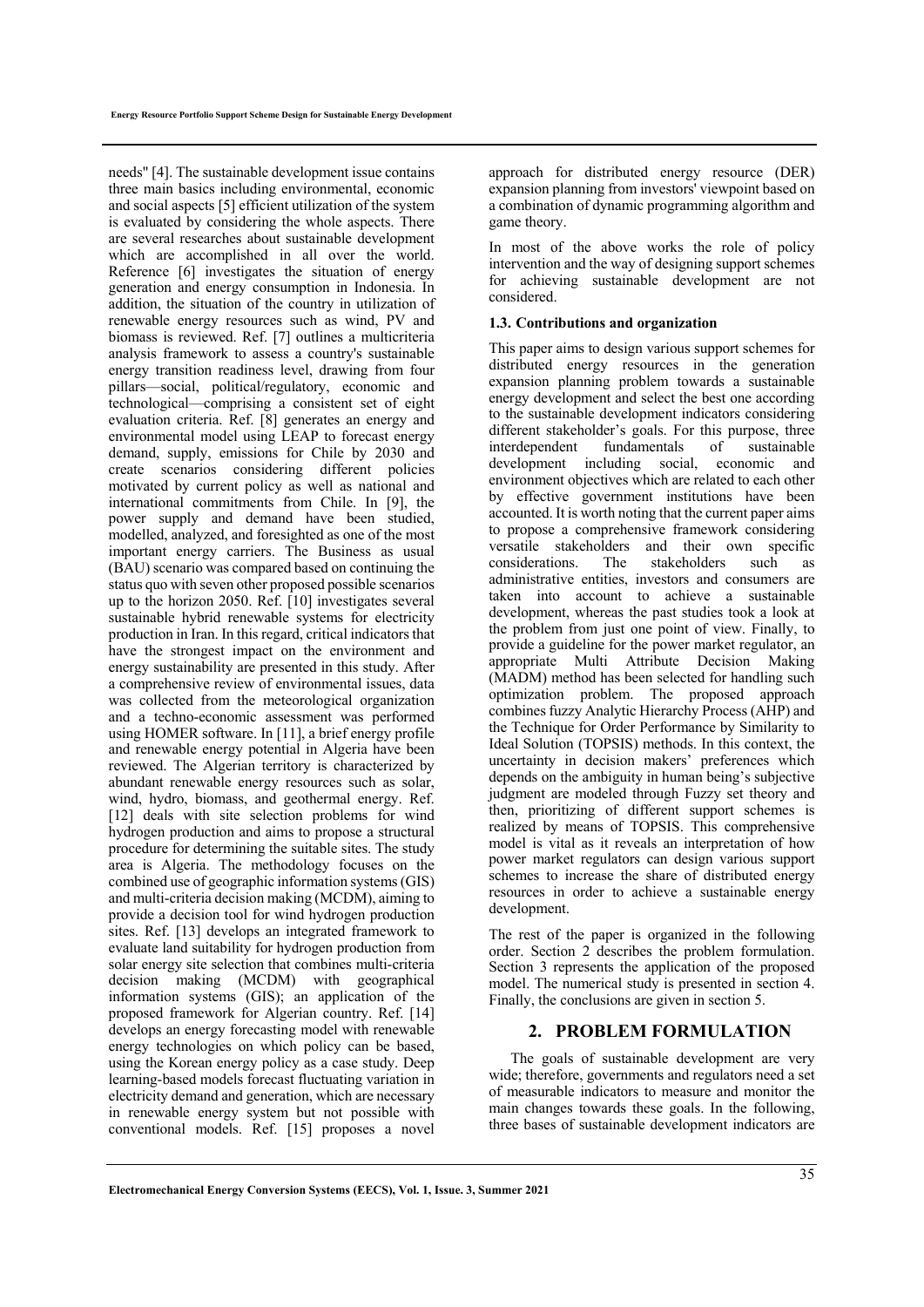discussed to measure the progress towards sustainability. In this paper, seven indicators which cover economic, social and environmental aspects are presented in order to measure the sustainability achievement.

#### **2.1. Social indicators**

## **Fairness**

In the context of energy resource expansion, fairness for each consumer is introduced as the price paid for the electricity less than or equal to the electricity value. In order to indicate the electricity value, willingness to pay function is applied which shows the willingness cost of consumers for electricity consumption without any interruption. In this paper, in order to evaluate the fairness indicator, the cost which consumers should pay contrary to the fairness as follows [3]:

$$
Costunfair = \sum_{k \in K} [\lambda \cdot V(k)] \times d(k) \times t(k)
$$
 (1)

#### **Power reliability**

Reliability is one of the important indicators in power delivery. Since the horizon study is long term, Loss of Load Expectation (LOLE) is used as an indicator for reliability measure as follows [3]:

$$
LOLE = \sum_{o \in O} \rho(o) \times t(o)
$$
 (2)

#### **Job opportunities**

The resource expansion should lead more job opportunities. In order to compare various studies on an equal footing, we adopt two simple normalizations to calculate lifetime average employment per unit of energy. First, ''one-time'' employment factors such as construction and installation are averaged over plant lifetime to obtain an average employment number that can be directly added to ongoing employment factors such as operations and maintenance. Next, to allow for comparison between technologies with different capacity factors, we calculate employment per unit of energy or per unit of average-MW of power output.

#### **Portfolio risk**

Portfolio risk represents the degree of variability in power generation in order to ensure a balance between the various primary fuels. In the energy resource expansion planning, some resources that have long term security should expand. The portfolio risk is a useful indicator for measuring the long term security of resources. We have to consider a portfolio  $\Omega$ compounded by different securities. The risk of a portfolio is defined as the standard deviation is given:

$$
\sigma_{\Omega}^{2} = \sum_{i \in N} \sum_{j \in N} \omega(i) \times \omega(j) \times \sigma(i, j)
$$
 (3)

$$
\sigma(i,j) = \varphi(i,j) \times \sigma(i) \times \sigma(j) \quad \forall i,j \in \mathbb{N} \tag{4}
$$

$$
\begin{array}{ll}\n\sigma^2(l) = \omega^I(l) \times \sigma^I(l) + \omega^F(l) \times \sigma^F(l) + \omega^{OM}(l) \times \\
\sigma^{OM}(l) & \forall l \in L\n\end{array} \tag{5}
$$

#### **Technology cost risks**

Technology cost risk is the year-to-year variability of the generation cost for a certain technology, measured as the standard deviation of historical records on a yearly basis. This paper uses data of [3] that can characterize historical distributions of risk parameters with a normal distribution, averages and standard deviations. To estimate technology risks, we have to take into account that the cost of different technologies is compounded in different ways for investment, fuel and operation and maintenance costs. It could be expected that technologies based on fossil fuels be riskier than those technologies using renewable sources of energy, mainly as a consequence of high volatility of fossil fuel prices.

### **Fuel cost risks**

Variations parameters, i.e. fossil fuel resources depression, regulatory interventions, highly affect the fuel price.

#### **Operation and maintenance cost risk**

The operation and maintenance cost risk is modeled as follows:

$$
\sigma^{OM}(l) = [\omega^{\text{Inf}}(l) \times \sigma^{\text{Inf}}(l) + \omega^{\text{Oth}}(l) \times
$$
  
\n
$$
\sigma^{\text{Oth}}(l)\big)^2 \qquad \forall l \in L
$$
\n(6)

The first term addresses the standard deviation of inflation rate that represents the variation of plants' maintenance costs during the time. The second term represents the extra costs of dependent technologies.

## **Technology costs correlation coefficients**

Resource diversification benefits are function of correlation coefficients. Less the correlation between the two resources, more benefit comes from diversification. In probability theory and statistics, the correlation coefficient is a dimensionless measure between -1 and 1 of the strength and direction of a linear relationship between two random variables [16].

## **2.2. Environmental indicator**

Environmental indicator should be studied during the life cycle of each unit. Fig. 1 shows the life cycle of various resources. The life cycle assessment is an accepted tool for environmental impact assessment of each element in the entire life cycle of a product, process or activity. The emissions come from generation units affected by parameters such as efficiency, fuel consumption, fuel type and technology.

In this paper, a life-cycle greenhouse gas emissions indicator has been used as an environmental indicator.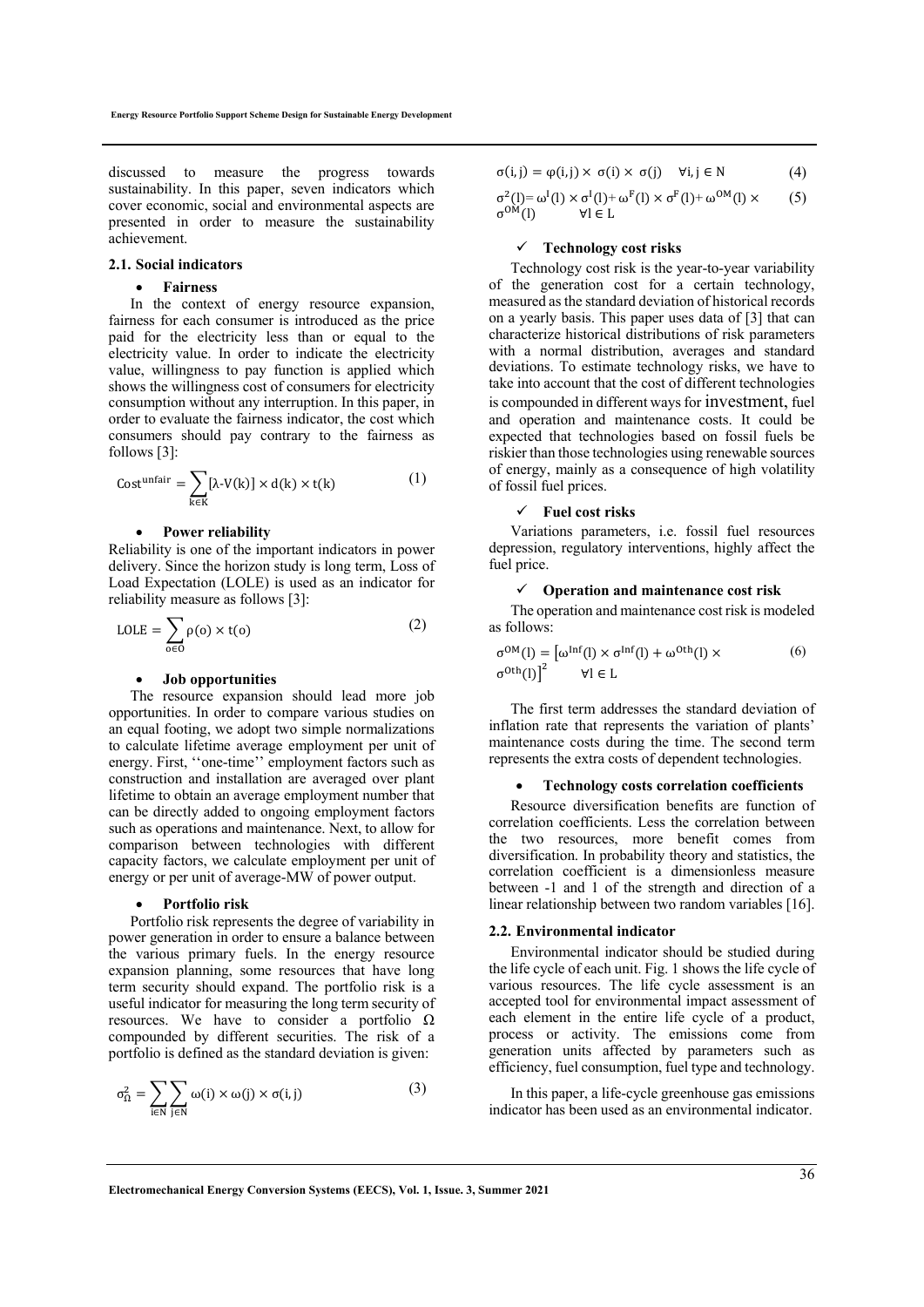#### **2.3. Economical indicators**

In this paper, two indicators are considered for this aspect as follows:

#### **Cost**

Levelized cost of energy is an appropriate parameter to compare the costs of different types of power source [17].The levelized cost indicates annual present value of construction and operation cost of a plant in its lifetime. The investment and operation cost of a power plant over its useful life and is given:

$$
SLCOE = \frac{IC \times CRF + C_{fix}^{OM}}{8.76 \times CF} + C_{var}^{OM} \times P^{out}
$$
 (7)

If only the economic indicators be used for energy resource expansion, given the low cost of fossil fuelbased technologies, penetration rate of these resources would increase sharply. However, issues such as the risk of fuel costs or generated pollution will not lead this expansion to sustainable.



**Fig. 1.** LIFE CYCLE OF THE ENERGY RESOURCES.

#### **Market participation**

Another economic indicator considered in this paper is the market participation indicator. From the perspective of each investor, the market participation is important and tries to have a greater share of market. However, from the regulation point of view, the diversity in the resource portfolio is too important. Ref. [3] considers three characteristic for diversity index: number of resources, balance between resources and difference between resources. Two first characteristics known as dual concept and Shanon index can represent them as follows:

$$
H = -\sum_{m \in M} P(m) \times \ln(P(m) \tag{8}
$$

# **3. APPLICATION OF THE PROPOSED MODEL**

The sustainable development framework is based on three pillars: social, economic and environmental. To achieve a sustainable development, energy policies orient the goals of these three variables. The AHP is a quantitative technique that structures a multi-attribute problem hierarchically so that solutions are facilitated. One of the main advantages of this method is the relative effectiveness with which it handles multiple criteria. Even though the aim of AHP is to capture the expert's knowledge, the conventional AHP still cannot reflect the uncertainty in human thinking style. Therefore, fuzzy AHP was developed to solve the hierarchical fuzzy problems. The main flowchart of the approach is illustrated in Fig. 2. The TOPSIS method is utilized to rank the scenarios.



APPROACH

# **4. NUMERICAL STUDY**

In this section, support schemes for some DERs are investigated to achieve sustainable development.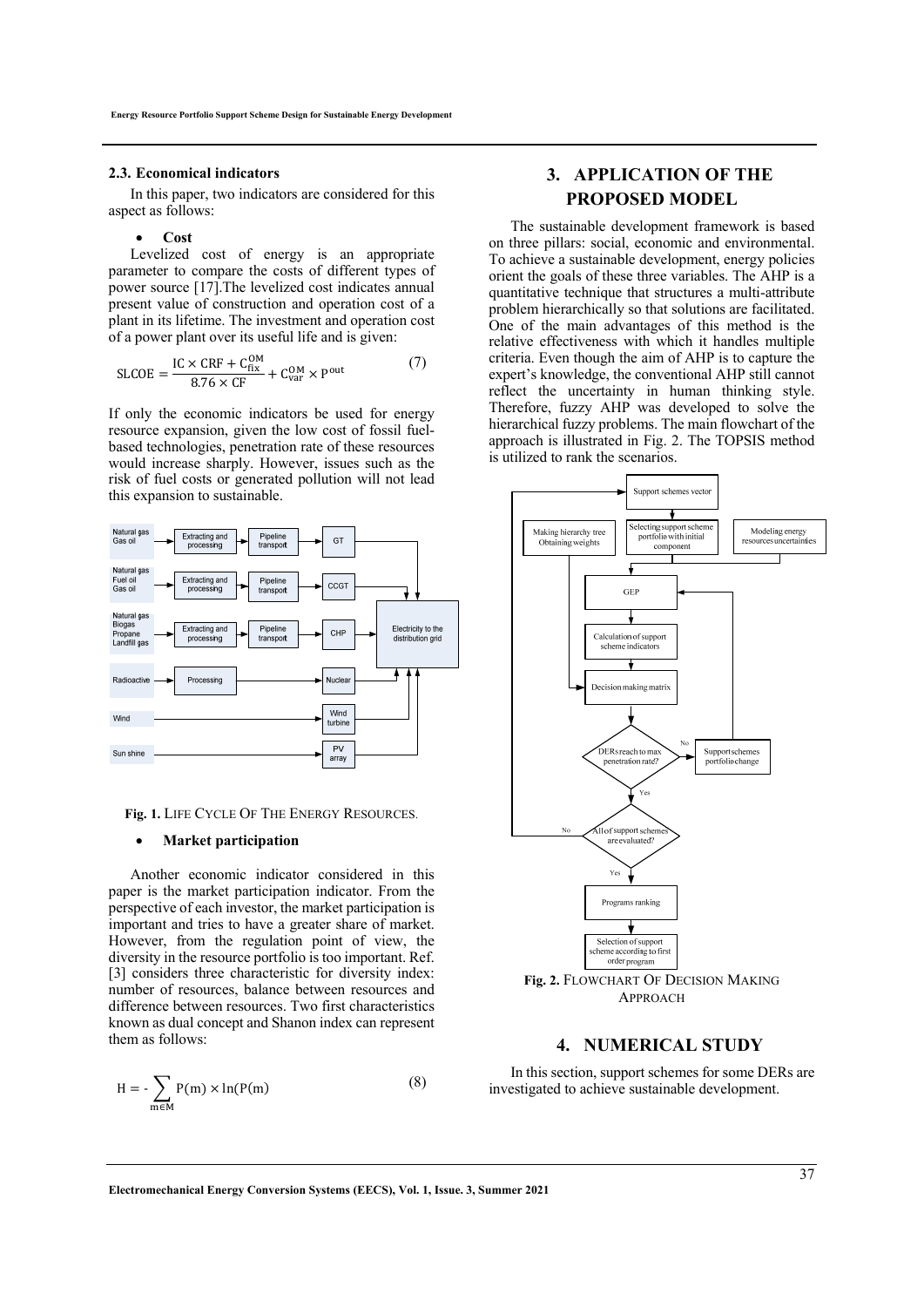#### **4.1. Under study system**

In order to show the effectiveness of the proposed approach, the IEEE 39 bus test system is selected in the horizon study of 10 years. The yearly load of the system is divided into 3 periods, base, medium, and peak load. The seasonal factors are considered to be 1, 1.1, 1.2, and 0.9, respectively with 7044 MW peak load. The annual growth rate of the load and the interest rate are assumed to be 5% and 12%, respectively. The stochastic generations of wind and PV resources are modeled using scenario generation technique for every season. The uncertainty related to demand response resources are also modeled by scenario. The energy resources include: bulk generation such as combined cycle and nuclear resources and DERs such as gas engine, wind turbine, photovoltaic (PV), combined heat and power (CHP) and DR. In order to achieve a sustainable development, some support schemes are designed which is investigated in numerical studies. The simulation results indicate the expansion strategy and penetration rate of generation technologies over the horizon study. Furthermore, the value of each indicator and the amount of sustainability are reported. In this paper, eight support scheme strategies are considered. The first one is non market based support scheme Type 1 (FIT1) and is constant during the time horizon. The second non market based support scheme decrease with descending slope and even in some years the support is lower than the electricity price (FIT5). Third support scheme is market based Type 1 and the support is in proportion to the electricity price (FIT2). The fourth support is also market based but, in some studied years, there isn't any support (FIT3). The fifth support scheme is market based but, the amount of FIT is controlled and in the case of high electricity price, there isn't any support (FIT4). The sixth support scheme is "green certificate tariff". The seven one is the quota and certain amount of investments are considered for the resources and finally, the eighth support is "interest rate reduction". The FIT support schemes are shown in the Figs. 3-7.



**Fig. 3.** SUPPORT SCHEME FIT1







**Fig. 5.** SUPPORT SCHEME FIT3



**Fig. 6.** SUPPORT SCHEME FIT4





Table 1 and 2 show the weights of indicators and pills respectively. Table 3 shows the final weight of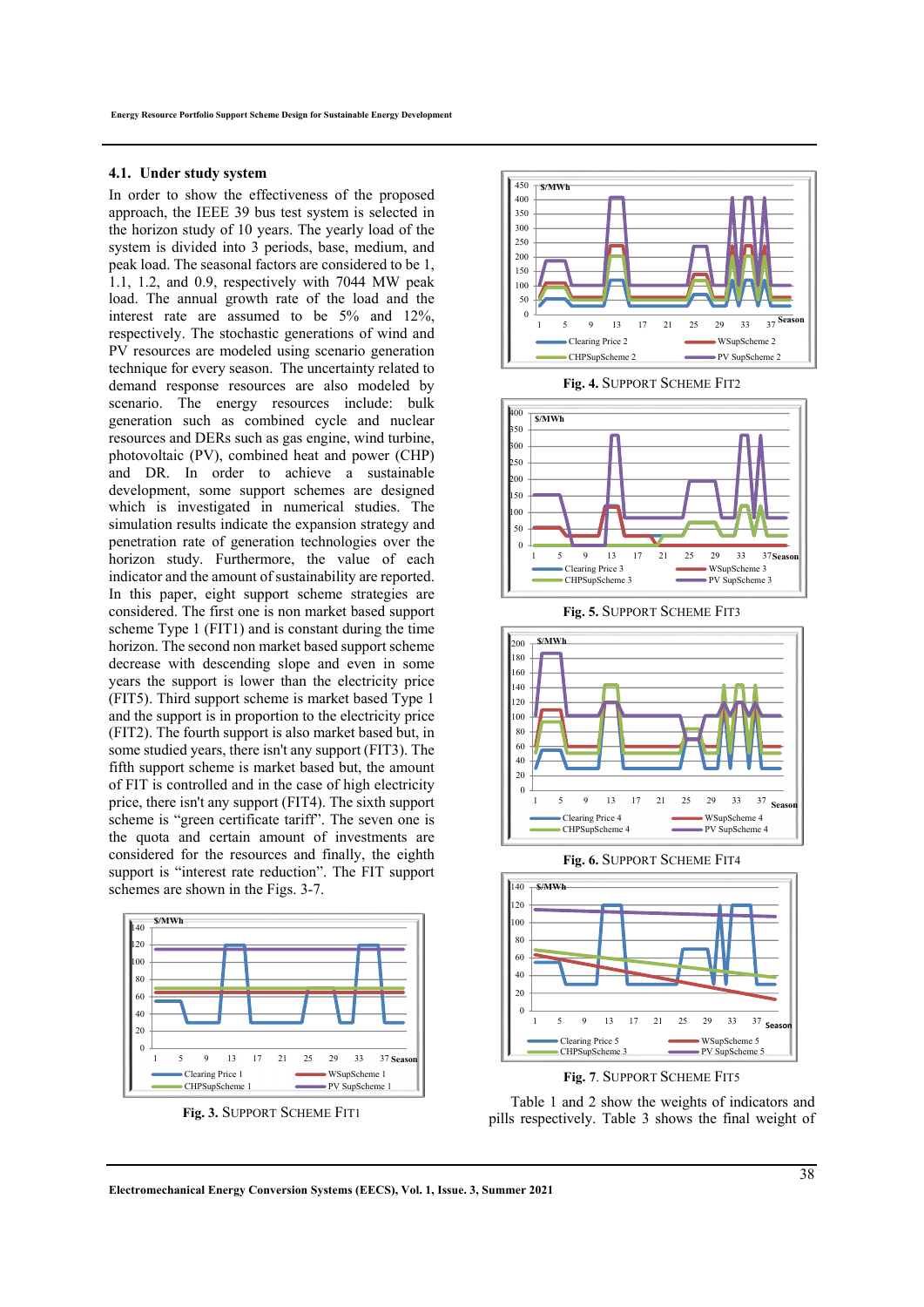indicators. These weights are obtained using questionnaires filled by experts and by means of AHP method.

TABLE. 1. THE WEIGHT OF EACH INDICATOR

| Pillar     | <b>Indicator</b>     | Weight |
|------------|----------------------|--------|
|            | Cost                 | 0.86   |
| Economical | Market participation | 0.14   |
| Social     | Risk                 | 0.54   |
|            | Occupation           | 0.26   |
|            | Reliability          |        |

TABLE. 2. THE WEIGHT OF EACH PILLAR

| Pillar | <b>Economical</b> | Social | <b>Environmental</b> |
|--------|-------------------|--------|----------------------|
| Weight | J.J               |        | υ                    |

TABLE. 3. THE INITIAL WEIGHT OF INDICATORS

| <b>Indicator</b> | <b>Emission</b> | <b>Occupation</b>              | <b>Reliability</b> |
|------------------|-----------------|--------------------------------|--------------------|
| Weight           |                 | 0.104                          | 0.08               |
| <b>Indicator</b> | <b>Risk</b>     | <b>Market</b><br>participation | Cost               |
| Weight           | 0.216           | 0.042                          | 0.258              |

#### **4.2. Results and discussions**

Table 4 shows each indicator rang of variation. Columns 2 and 4 demonstrate the minimum and maximum values of each indicator and the last column depicts its total variation. As it can be seen in the table, some indicators have considerable variations, e.g. fairness, while the difference between the maximum and minimum amount of some other indicators are less, e.g. greenhouse gas. This criterion addresses the level of that specific indicator's sensitiveness regarding different policies. Indeed, for enabling sustainable development all indicators should be near their individual optimum amounts, simultaneously. Table 5 addresses the policies that have the most positive and negative impacts on each indicator. This analysis is appropriate for single objective decision making. Table 5 lists the policies that have the most and the least impacts on each resource expansion. This analysis is suitable for the planner of the system to predict the impacts of each single resource support scheme.

| <b>Indicator</b>               | <b>Positive effect</b>                                 | <b>Negative effect</b>      |  |
|--------------------------------|--------------------------------------------------------|-----------------------------|--|
| <b>Fairness</b>                | FIT1, FIT2, FIT4,<br>Quota, Interest<br>rate reduction | Green certificate<br>tariff |  |
| <b>Reliability</b>             | Green certificate<br>tariff                            | FIT3                        |  |
| <b>Job opportunities</b>       | Interest                                               | Green certificate<br>tariff |  |
| Portfolio risk                 | Interest rate<br>reduction                             | FIT <sub>2</sub>            |  |
| Cost                           | Green certificate                                      | Interest rate<br>reduction  |  |
| <b>Market</b><br>participation | Interest rate<br>reduction                             | FIT <sub>1</sub>            |  |
| greenhouse gas                 | Green certificate<br>tariff                            | FIT1                        |  |

#### TABLE. 4. OPPORTUNITIES AND CHALLENGES

|  | TABLE. 5. IMPACTS OF THE POLICIES |  |  |
|--|-----------------------------------|--|--|
|--|-----------------------------------|--|--|

| <b>Resource</b> | <b>Least effect policy</b>                                                    | <b>Greatest effect policy</b> |
|-----------------|-------------------------------------------------------------------------------|-------------------------------|
| Wind            | FIT1                                                                          | Interest rate reduction       |
| PV              | Green certificate tariff                                                      | FIT3                          |
| <b>CHP</b>      | FIT4                                                                          | Ouota                         |
| <b>DR</b>       | Ouota                                                                         | Interest rate reduction       |
| Gas             | FIT1, FIT2, Green<br>certificate tariff.<br>Quota, Interest rate<br>reduction | FIT <sub>5</sub>              |
| Comb<br>cycle   | Interest rate reduction                                                       | FIT2                          |
| <b>Nuclear</b>  | Green certificate tariff                                                      | )uota                         |

In the case of multi criteria decision making, the results for 10-year period are ranked in Table 6. The best support scheme which has greatest impact on enabling sustainable development is the "interest rate reduction" policy.

The FIT4 support scheme is the best policy among different FIT policies. Because, in the most studies time intervals, its profitability function is greater than the others. However, all of its indices are not better than indices' of other FIT policies (e.g. job opportunity indicator). Comparison between FIT2 and FIT4 shows that adding more supports in high electricity price periods will not lead to better sustainability solution.

Although the FIT5, is decreasing year by year, but it shows that this support has better profitability function in compare with the fixed support and it is demonstrated that adding more supports will not necessarily lead to more sustainability. Comparison between FIT5 with "green certificate tariff" shows in the first half of the study period, the FIT5 has the best performance. However, the profitability function of the green certificate tariff policy is better in the second half period. Table. 7 shows the ranges of the indicators.

It can be concluded, although the "interest rate reduction" support scheme has not the greatest impacts on all mentioned indicators, it is the best option from the sustainable development viewpoint.

|  | TABLE. 6. SCENARIOS RANKING. |  |
|--|------------------------------|--|
|--|------------------------------|--|

| <b>Policy</b>                  | Mean    |
|--------------------------------|---------|
| <b>Interest rate reduction</b> | 0.18571 |
| FIT4                           | 0.17996 |
| FIT5                           | 0.17202 |
| Green certificate tariff       | 0.17017 |
| FIT <sub>2</sub>               | 0.17006 |
| Quota                          | 0.1666  |
| FIT3                           | 0.16625 |
| FIT <sub>1</sub>               | 0.16596 |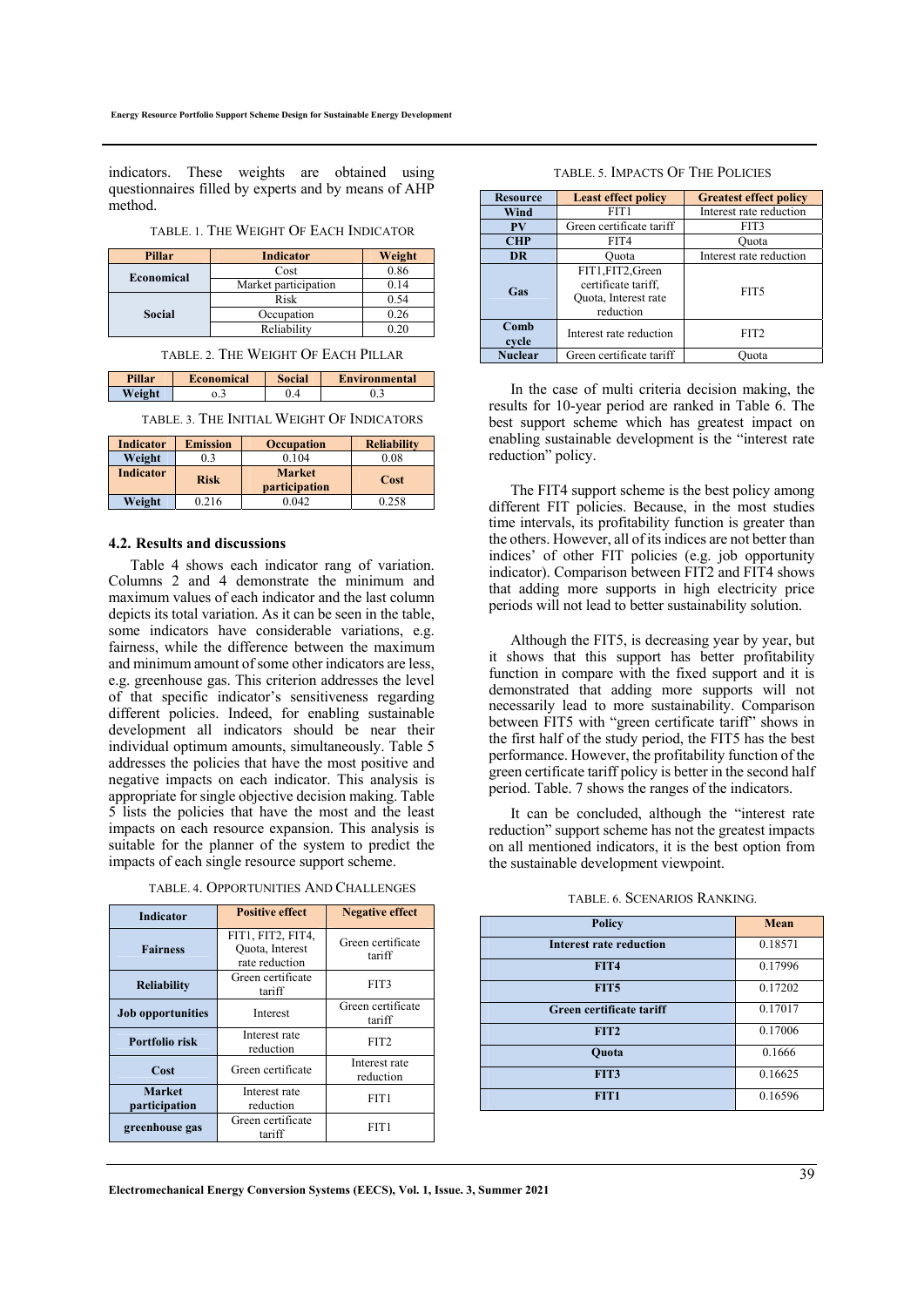| <b>Indicator</b>               | <b>Max</b>                              |                                         |  |
|--------------------------------|-----------------------------------------|-----------------------------------------|--|
|                                |                                         | <b>State</b>                            |  |
| <b>Fairness</b>                | 1147.445                                | FIT5, Year5                             |  |
| <b>Reliability</b>             | 0.000135                                | FIT3, Year2                             |  |
| <b>Job opportunities</b>       | 1702.7                                  | FIT3, Year10                            |  |
| Portfolio risk                 | 0.3408                                  | FIT5, Year1                             |  |
| Cost                           | 941878                                  | FIT5.Year10                             |  |
| <b>Market</b><br>participation | 1.37                                    | FIT5, Year10                            |  |
| <b>Greenhouse gas</b>          | 32833233                                | FIT1, Year10                            |  |
|                                |                                         |                                         |  |
| <b>Indicator</b>               |                                         | Min                                     |  |
|                                | <b>Value</b>                            | <b>State</b>                            |  |
| <b>Fairness</b>                | $\theta$                                | FIT1,FIT2,FIT4,<br>Quota, Interest rate |  |
| <b>Reliability</b>             | 2.24E-06                                | FIT3, Year8                             |  |
| <b>Job opportunities</b>       | 816.24                                  | FIT5, Year1                             |  |
| Portfolio risk                 | 0.2026                                  | Interest rate, Year10                   |  |
| Cost                           | 548907                                  | Green<br>certificate, Year1             |  |
| <b>Market</b><br>participation | 0.91<br>FIT1, FIT4, Year1               |                                         |  |
| <b>Greenhouse gas</b>          | Green<br>23905076<br>certificate, Year1 |                                         |  |
|                                |                                         |                                         |  |
| <b>Indicator</b>               | Mean                                    | Total variation (%)                     |  |
| <b>Fairness</b>                | 101.1852                                | 100                                     |  |
| <b>Reliability</b>             | 9.24E-06                                | 98                                      |  |
| <b>Job opportunities</b>       | 1164.967                                | 53                                      |  |
| Portfolio risk                 | 0.27436                                 | 41                                      |  |
| Cost                           | 728895.3                                | 42                                      |  |
| <b>Market</b><br>participation | 1.11965<br>34                           |                                         |  |
| <b>Greenhouse gas</b>          | 27656964                                | 27                                      |  |

TABLE. 7. RANGES OF THE INDICATORS

# **5. CONCLUSIONS**

In this paper, a decision making framework was proposed to evaluate a set of support scheme portfolio in order to move toward the sustainable energy development. Regarding this matter, seven indicators are suggested to cover all aspects of sustainable development. Moreover, eight support scheme policies were considered to evaluate impacts of their implementation on expansion planning studies. Therefore, two simulations are conducted, the first one evaluates the policies that have the most positive and negative impacts on each indicator. The second one addresses the policies that have the most and the least impacts on each resource expansion. It can be concluded, although the best support scheme was not the best for all mentioned individual indicators, it was the best option from the sustainable development viewpoint, i.e. profitability function.

# **6. NOMENCLATURE**

#### **Sets**

| К | Set of the consumes. |
|---|----------------------|
|   |                      |

O Set of the outages.

| N | Set of the securities. |
|---|------------------------|

L Set of the technologies.

M Set of the resources.

#### **Variables and parameters**

 $Cost<sup>unfa</sup>$  Unfair Cost of the customers  $(\$)$ .

| V(k) | Willingness to pay price for consumer $k$ ( $\frac{\sqrt{k}}{W}$ ). |  |  |  |
|------|---------------------------------------------------------------------|--|--|--|
|------|---------------------------------------------------------------------|--|--|--|

- d(k) Demand of the consumer k (kWh).
- $t(k)$  Duration to pay electricity price for consumer k (h).
- LOLE loss of load expectation (h).
- t(o) Number of hours a loss of load for outage o.
- ρ(o) Probability of the capacity outage state o.
- λ Electricity price (\$/kWh).
- $\sigma_{\Omega}^2$ Expected return of the portfolio.
- $\omega(i)$  fractional weight for security i.
- $\sigma(i, j)$  Covariance of the securities i and j.
- σ(i) Standard deviation for security i.
- $\sigma^2$ (l) Technology variance l.
- $\omega^I(l)$ Proportion of investment cost in the total technology cost of technology l.
- $\sigma^I(l)$ Standard deviation of the historical investment costs of technology l.
- $\omega^{F}(l)$  Proportion of fuel cost in the total technology cost of technology l.
- $\sigma$ <sup>F</sup>(l) Standard deviation of the historical fuel costs of technology l.
- $ω^{OM}(l)$  Proportion of O&M cost in the total technology cost of technology l.
- $\sigma^{OM}(l)$  standard deviation of the historical O&M costs of technology l.
- $\omega^{\text{Inf}}(l)$  Proportion of inflation rate of technology l.
- $\sigma^{\text{Inf}}(l)$  Inflation risk of technology l.
- $\omega^{Oth}(l)$  Proportion of dependent technologies risk in the total maintenance risk of technology l.
- $\sigma^{Oth}(l)$  Dependent technologies risk of technology l.
- SLCOE Investment and operation cost of a power plant
- IC Investment cost
- CRF Capacity recovery factor
- $C_{fix}^{OM}$ Fix cost of the operation and maintenance.
- CF Capacity factor.